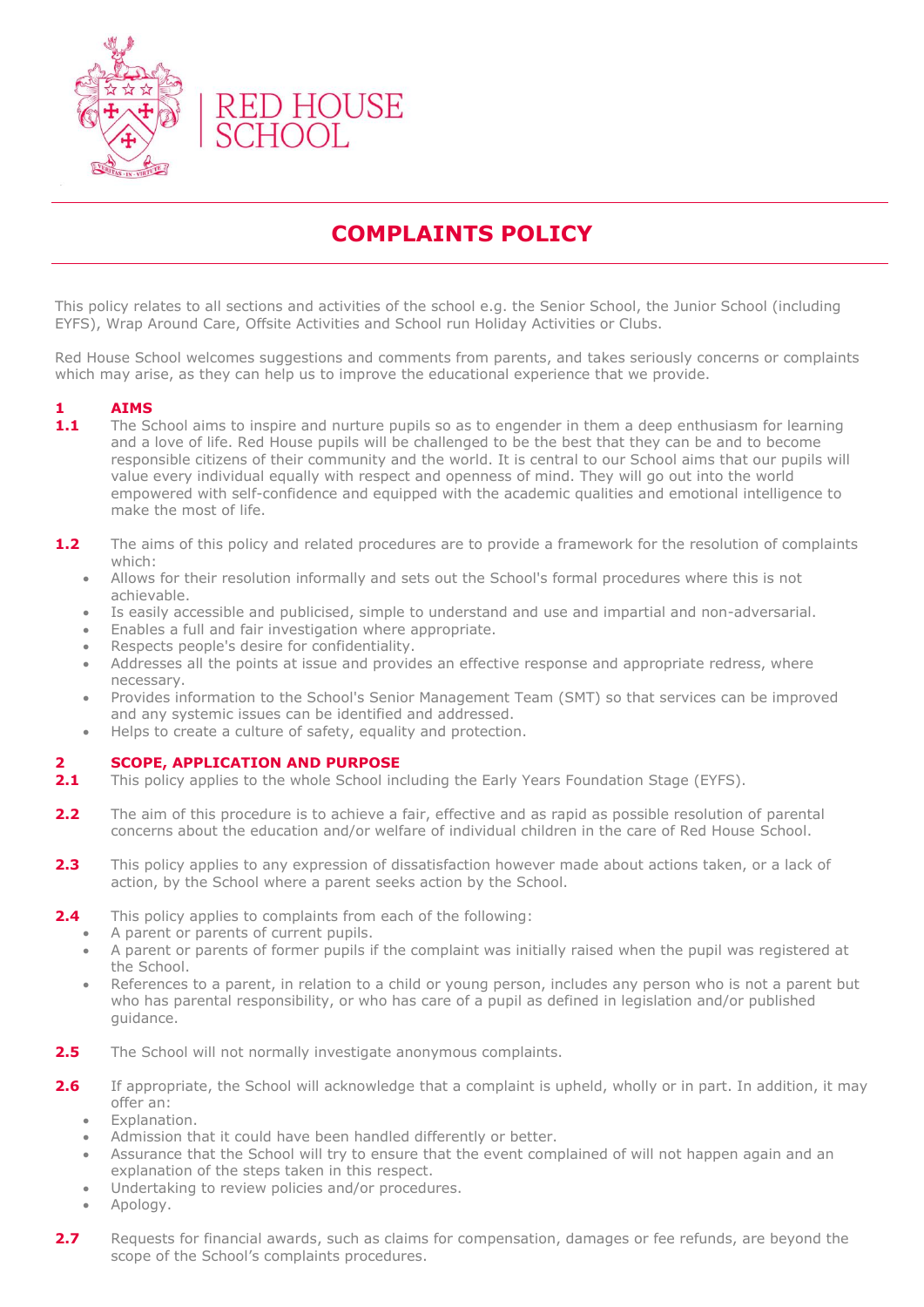- **2.8** All parents should be aware that regardless of the nature of a complaint and whether or not it is upheld, parents are not entitled to details of any related sanctions imposed on staff, pupils or parents for reasons of data protection and confidentiality.
- **2.9** There may be occasions when it is necessary or reasonable to deviate from this complaints procedure if this is reasonable and justified. Complainants will be notified of the changes.
- 2.10 The School encourages anyone else with any concerns about the School's operation to raise them with the School. They are asked to do so by writing to the Head or Chair of Governors, setting out their concerns and the action sought.

## **3 REGULATORY FRAME WORK**

- **3.1** This policy has been prepared to meet the School's responsibilities under:
	- Part 7 of the Education (Independent School Standards) Regulations 2014 (ISSR)
	- Statutory framework for the Early Years Foundation Stage (DfE, September 2021)
	- Education and Skills Act (2008)
	- Children Act (1989)
	- Childcare Act (2006)
	- Data Protection Act (2018) and UK General Data Protection Regulation (UK GDPR) (last updated 2021)
	- Equality Act (2010)

**3.2** The following School policies, procedures and resource materials are relevant to this policy:

- Parent contract and Code of Conduct
- Admissions Policy
- Anti-Bullying Policy
- Behaviour Management Policy
- Equality Policy
- GDPR Policy

## **4 TIME SCALES**

- **4.1** The School aims to resolve all complaints efficiently and promptly and parents are encouraged to bring any matter causing concern to the School's attention as soon as possible.
- **4.2** Whenever possible, a complaint should be raised within three months of the incident. Complaints may be heard after this time if the Chair of the Board of Governors considers that the delay has not prejudiced an effective and fair resolution. A complaint raised after three months should include details of the issues which led to the delay.
- **4.3** It is expected that the management of every complaint will progress in a timely manner. Where there are exceptional circumstances resulting in a delay to the timescales for a stage of the complaints procedure (such as other bodies investigating aspects of the complaint), the School will notify the parent and inform them of the new timescales as soon as possible.
- **4.4** Complaints which are raised in the School holidays will usually be deemed to have been received on the first working day after receipt.
- **4.5** References to working days mean Monday to Friday, when the School is open during term time. The dates of terms are published on the School's website. In the event that the application of this definition is likely to introduce excessive delays, due to intervening School holidays, the School's approach is to take sensible and reasonable steps so as to minimise any hardship or unfairness arising from such delays.
- **4.6** If a parent commences legal action against the School in relation to their complaint, the Head or Chair of Governors will consider whether or not to suspend the complaints procedure until those proceedings have been concluded.

## **5 PUBLICATION AND AVAILABILITY**

- **5.1** This policy is published on the School website.
- **5.2** The number of complaints recorded under the formal procedure during the preceding school year is available to parents of pupils (and prospective pupils) on request from the School Office.
- **5.3** This policy can be made available in large print or other accessible format if required and the School will make other reasonable adjustments required to enable complainants to access and complete this procedure, such as holding meetings in accessible locations.
- **5.4** Information regarding the number of complaints registered under the formal procedure of this policy during the preceding school year is available to parents of pupils and parents of prospective pupils and, on request, to the Chief Inspector, the Secretary of State or an independent inspectorate. The School makes this available by noting the number on the School website.

## **6 MANAGEMENT OF COMPLAINTS**

**6.1** The School's policy allows for complaints to be considered at three stages: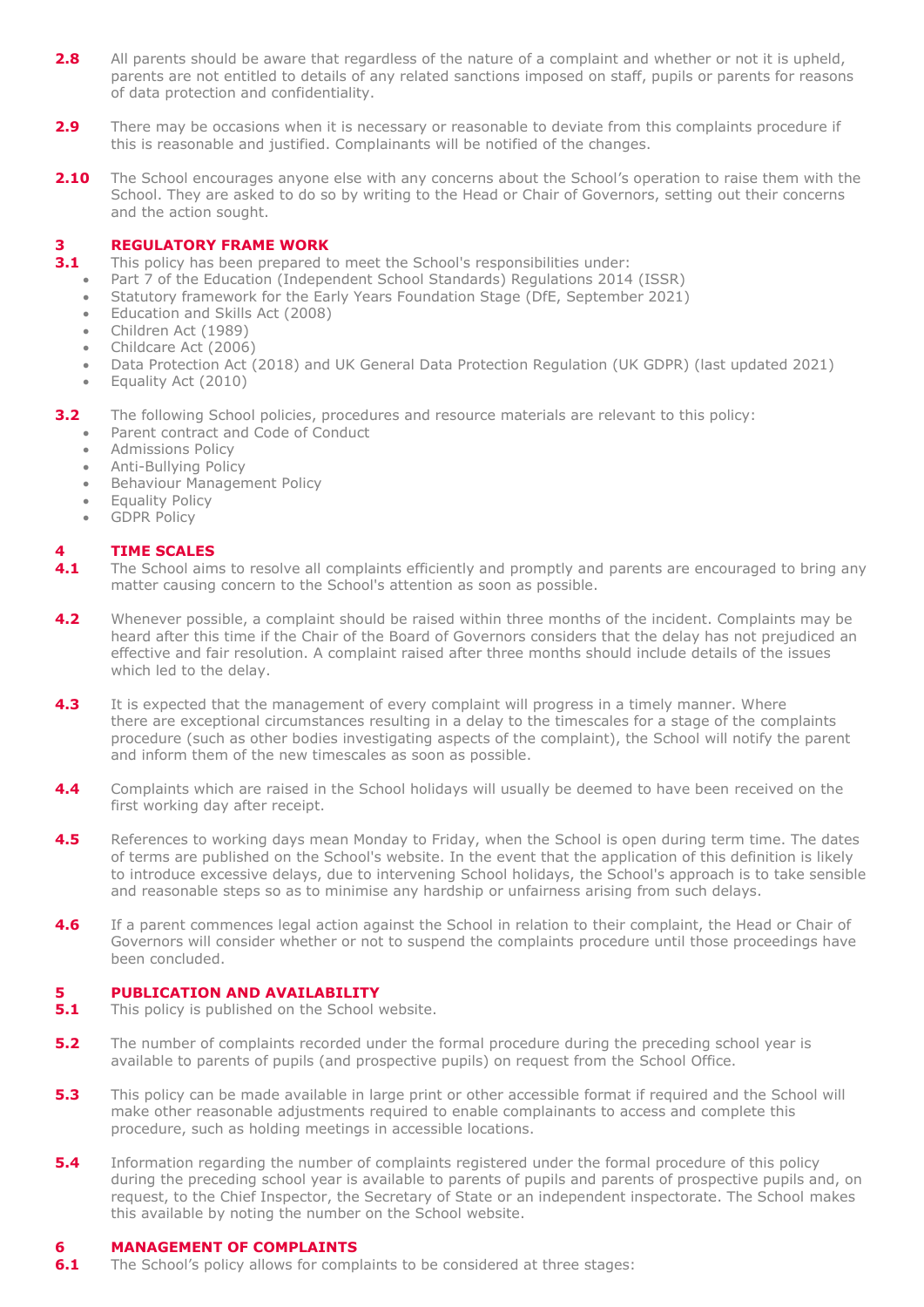- Stage 1: Informal raising of a complaint. Further details of this procedure are set out in Appendix 1.
- Stage 2: A formal complaint in writing. Further details of this procedure are set out in Appendix 2.
- Stage 3: Reference to a complaints panel. Further details of this procedure are set out in Appendix 3.

## **7 <b>EXPECTED STANDARDS OF BEHAVIOUR**<br>**7.1** While the School will not normally limit the or

- **7.1** While the School will not normally limit the contact complainants have with the School, attention is drawn to the information included in Appendix 4 which is drawn from:
	- DfE's Best Practice Advice for School Complaints Procedures (2021).
	- DfE's guidance Controlling Access to School Premises (2018).

## **8 RECORD KEEPING AND CONFIDENTIALITY**<br>**8.1** All records created in accordance with this polic

- **8.1** All records created in accordance with this policy are managed in accordance with the School's policies that apply to the retention and destruction of records.
- **8.2** The School keeps a written record of all formal complaints, including the following:
	- Specific information relating to the complaint (which may include but is not limited to):
		- o Date when the issue was raised
		- o Name of parent
		- o Name of pupil
		- o Brief statement of issues
		- o Details of staff member handling the issue
	- Whether they were resolved at Stage 2 or Stage 3.
	- The action taken by the School as a result of the complaints (regardless of whether they are upheld).
- 8.3 The records created in accordance with this policy may contain personal data. The School has a number of privacy notices which explain how it will use personal data about pupils and parents. The privacy notices are published on the School's website.
- **8.4** School staff will ensure that they follow the School's data protection policies and procedures when handling personal data created in connection with this policy. This includes the School's GDPR policy.
- 8.5 In accordance with data protection principles, details of individual complaints will be kept only for as long as is considered to be reasonably necessary in the circumstances.
- **8.6** Complaints which do not have safeguarding implications will be retained for a minimum of seven years (a period determined by the six-year inspection cycle with allowance for unforeseen circumstances).
- 8.7 Correspondence, statements and records relating to individual complaints will be kept confidential except where access is requested by the Secretary of State or where disclosure is required in the course of an inspection or under other legal authority or court order.

## **9 COMPLAINTS TO THE INDEPENDENT SCHOOLS INSPECTORATE (ISI) AND OFSTED**

- **9.1** Parents of children in the School's Early Years Foundation Stage have the right to contact the Office for Standards in Education (Ofsted) and/or the Independent Schools Inspectorate (ISI) if they believe the School is not meeting the EYFS requirements. The School will investigate written complaints relating to the fulfillment of EYFS requirements and notify complainants of the outcome of the investigation within 28 days of having received the complaint.
- **9.2** Details for making a complaint to Ofsted and/or ISI are as follows:

| <b>ISI</b>              |
|-------------------------|
| <b>CAP House</b>        |
| 9-12 Long Lane          |
| London                  |
| EC1A 9HA                |
| Tel: 020 7600 0100      |
| Email: concerns@isi.net |
|                         |

### **10 TRAINING**

- **10.1** The School ensures that regular guidance and training is arranged on induction and at regular intervals thereafter so that staff and volunteers understand what is expected of them by this policy and have the necessary knowledge and skills to carry out their roles.
- **10.2** The level and frequency of training depends on the role of the individual member of staff.
- **10.3** The School maintains written records of all staff training.

A record of all complaints involving EYFS children is kept for a minimum of three years. In the last twelve months, there has been one formal complaint.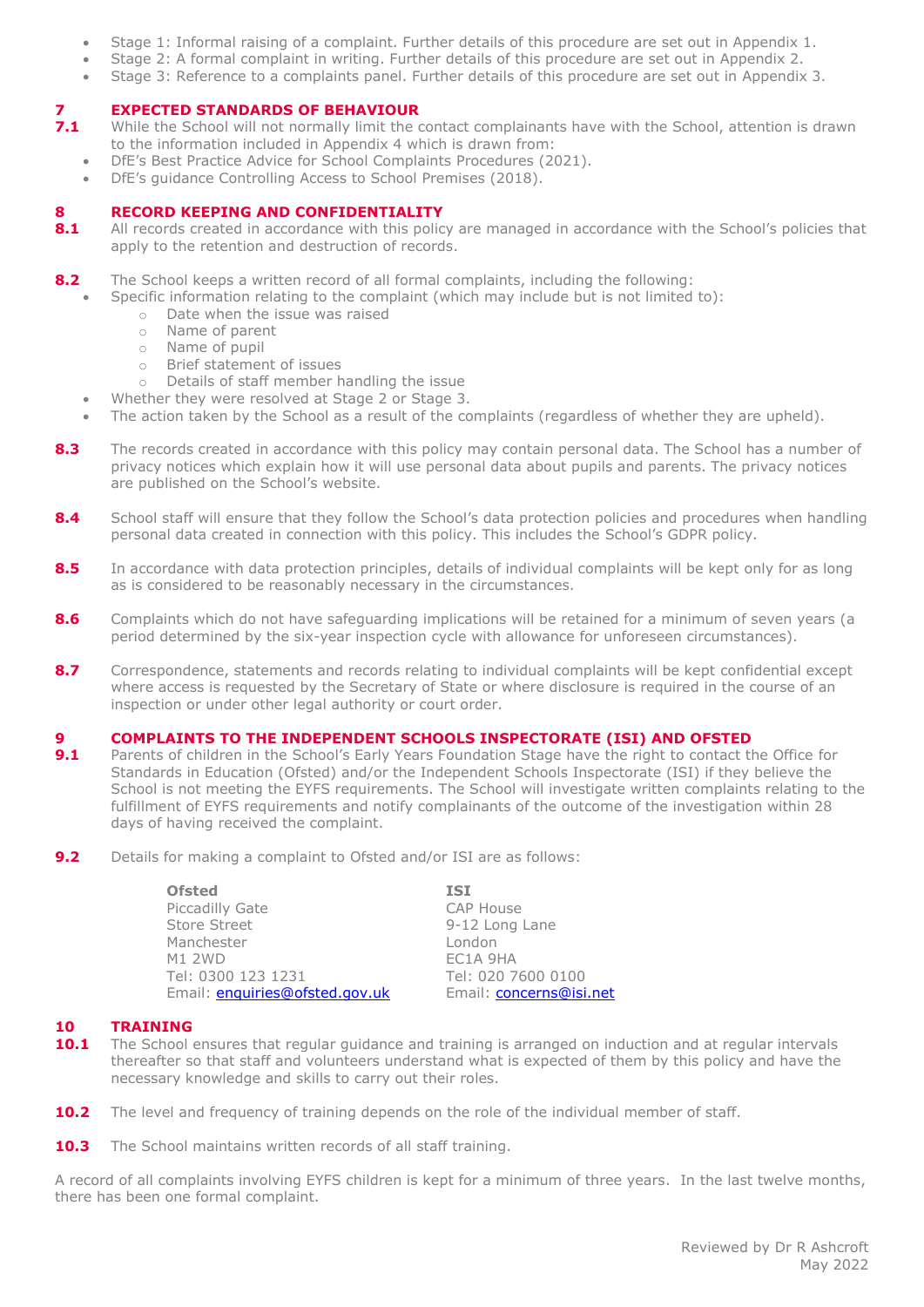## **APPENDIX 1: STAGE 1 – INFORMAL COMPLAINT**

## **1 INFORMAL RESOLUTION OF A COMPLAINT**

**1.1** We hope and expect that most complaints can be resolved informally without the need to use the formal stages of the complaints procedure. For example, dissatisfaction about some aspect of teaching or pastoral care or a billing error should be able to be resolved by the relevant member of staff.

## **2 WHO TO CONTACT**

- **2.1** Where appropriate, complaints should initially be raised as follows:
	- Educational issues: if the matter relates to the classroom, the curriculum or special educational needs, please speak or write initially to the pupil's class teacher/form tutor. Your complaint may be passed to a more senior member of staff if appropriate.
		- Pastoral care: for complaints relating to matters outside the classroom, please speak or write to the appropriate Key Stage Co-ordinator (Junior School) or Head of Year (Senior School).
		- Disciplinary matters: a problem over any disciplinary action taken or a sanction imposed should be raised first of all with the member of staff who imposed it, and then either the Head of the Junior School or the Deputy Head (Head of the Senior School).
- 2.2 An informal complaint will usually be acknowledged by telephone, email or letter within three working days of receipt, indicating the action that is being taken and the likely timescales. Such action may include an investigation and / or a meeting with the parent.
- **2.3** Wherever appropriate, the School will ask the parent at the earliest stage what they think might resolve the issue.
- **2.4** The parent will usually receive a response to the complaint within 15 working days.
- **2.5** If the parent is dissatisfied with the response to the informal complaint or in the event that the complaint cannot be resolved by informal means, the parent may make a formal complaint under Stage 2 of this procedure as set out in Appendix 2.

## **3 COMPLAINTS ABOUT THE HEAD**

- **3.1** The procedure for dealing with an informal complaint about the Head is set out below:
	- Parents may choose to raise complaints directly with the Head if they feel that the matter is capable of resolution informally. The complaint may be raised orally or in writing. If in writing, the School will not automatically treat the complaint as a formal (Stage 2) complaint and the Head will endeavour to resolve the complaint informally under Stage 1.
		- The Head will usually acknowledge informal complaints within three working days and will seek to resolve the matter under this Stage 1 by means of direct conversation or a meeting with the parents, to be held within 15 working days of the initial complaint.
		- If the parent is dissatisfied with the Head's response to the informal complaint or in the event that the complaint cannot be resolved by informal means, the parent may make a formal complaint under Stage 2 of this procedure as set out in Appendix 2.
- **3.2** Alternatively, parents may choose to make their complaint about the Head in writing marked 'Private and Confidential' to the Chair of Governors via the School. In this case, the complaint will be treated as a formal complaint under Stage 2 of this procedure as set out in Appendix 2.

## **4 <b>COMPLAINTS ABOUT THE GOVERNORS**<br>**4.1** Complaints about the Chair of Governors, a

**4.1** Complaints about the Chair of Governors, any individual governor or the whole governing body should be addressed to Andrea Tomlinson, Head of Finance and Compliance, via the School Office. Please mark them as 'Private and Confidential'.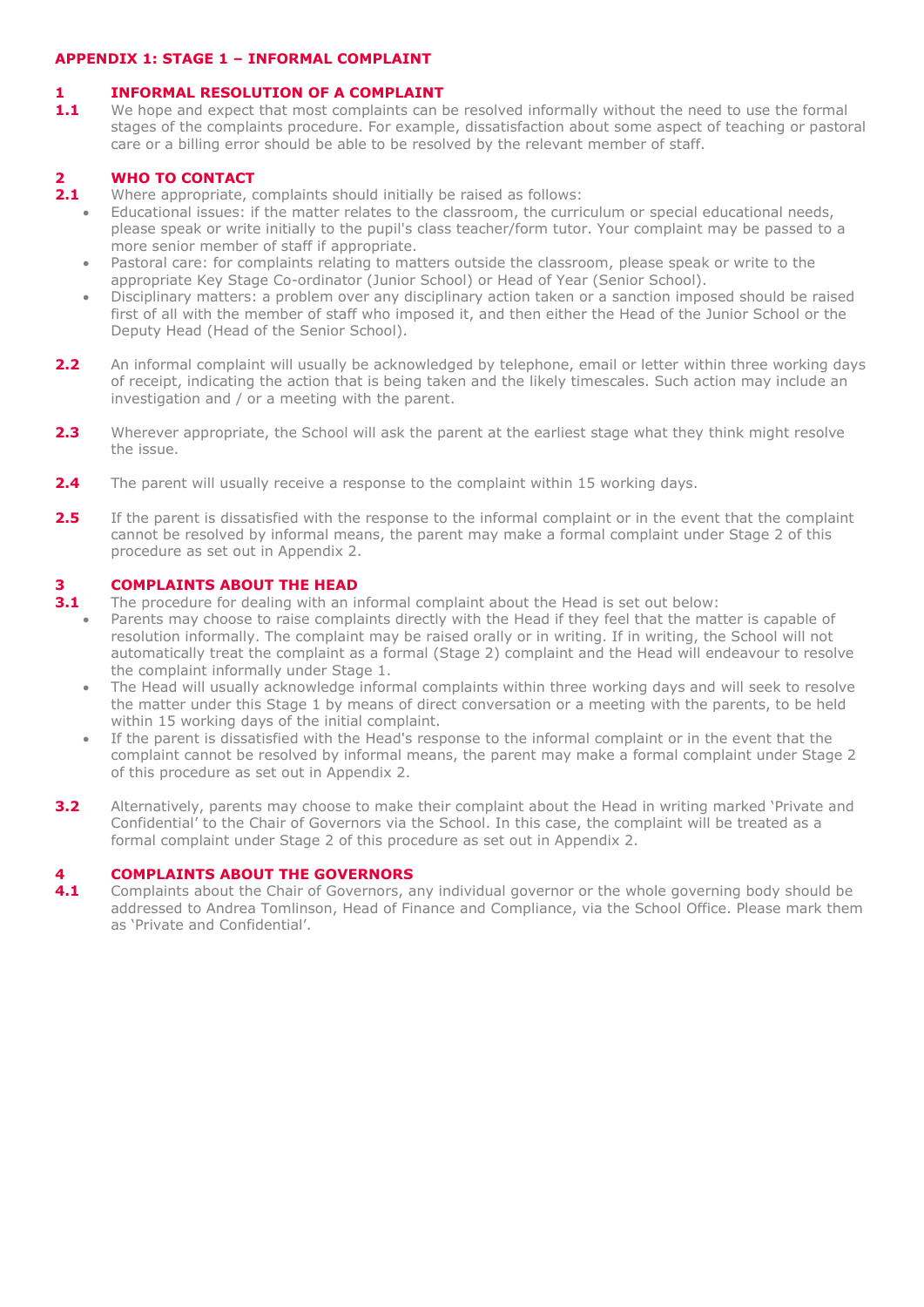## **APPENDIX 2: STAGE 2 – FORMAL COMPLAINT**

## **1 HOW TO MAKE A FORMAL COMPLAINT**

- 1.1 Complaints will usually only progress to Stage 2 after first being considered at the informal stage and only then if the parent indicates that they intend to escalate a matter to the formal stage.
- **1.2** The formal complaint should be in writing addressed to the Head usually within 15 working days from receipt of the response to their complaint and should include:
	- The complainant's name and full contact details.
	- Details of the complaint and who it has previously been raised with.
	- A copy of any relevant documents; and the outcome desired.
- **1.3** The complaint will usually be acknowledged within three working days, indicating the action that is being taken and the likely timescales.

# **2.1 INVESTIGATION**<br>**2.1** The subject matter

- **2.1** The subject matter of the complaint will be investigated in the most appropriate manner, which may include some or all of the following steps:
	- Delegation of the investigation to a senior member of staff or third party.
	- Involvement of one or more Governors.
	- Request for additional information from the parent, including what they think might resolve the issue (if not already requested under Stage 1).
	- Request for a conversation and/or a meeting with the parent personally and / or others with relevant knowledge of the circumstances to define the scope of the complaint and or assist in the investigation.
- **2.2** Written records will be kept of all meetings and interviews held in relation to the complaint. Where the investigation is conducted by someone else they will prepare a report on the investigation which will usually then be considered by the Head. Personal data may be redacted and names anonymised or cyphered in line with data protection principles.

## **3 DECISION**

- **3.1** The parent will be notified by email or letter of the Stage 2 decision and the reasons for it, usually within 15 working days from receipt of the formal complaint.
- **3.2** If the parent is dissatisfied with the Stage 2 response to the complaint, the parent can request that the complaint be referred to a complaints panel under Stage 3, using the procedure set out in Appendix 3.
- **3.3** Early Years Foundation Stage (EYFS): Parents of pupils in the EYFS setting will be notified of the outcome of the investigation within 28 calendar days of the complaint being received.

## **4 COMPLAINTS ABOUT THE HEAD**

- **4.1** The procedure for dealing with a formal complaint about the Head of the School is set out below: The complaint should be put in writing marked 'Private and Confidential' to the Chair of Governors. The complaint should include the same information referred to above.
	- The Chair of Governors will usually acknowledge the complaint within three working days of receipt and indicate the action that is being taken and the likely timescale. Such action may include an investigation and/or a meeting with the parent. The parent will usually receive a response to the complaint within 15 working days.
	- If the parent is dissatisfied with the response to the complaint, the parent can request that the complaint be referred to a complaints panel under Stage 3, using the procedure set out in Appendix 3.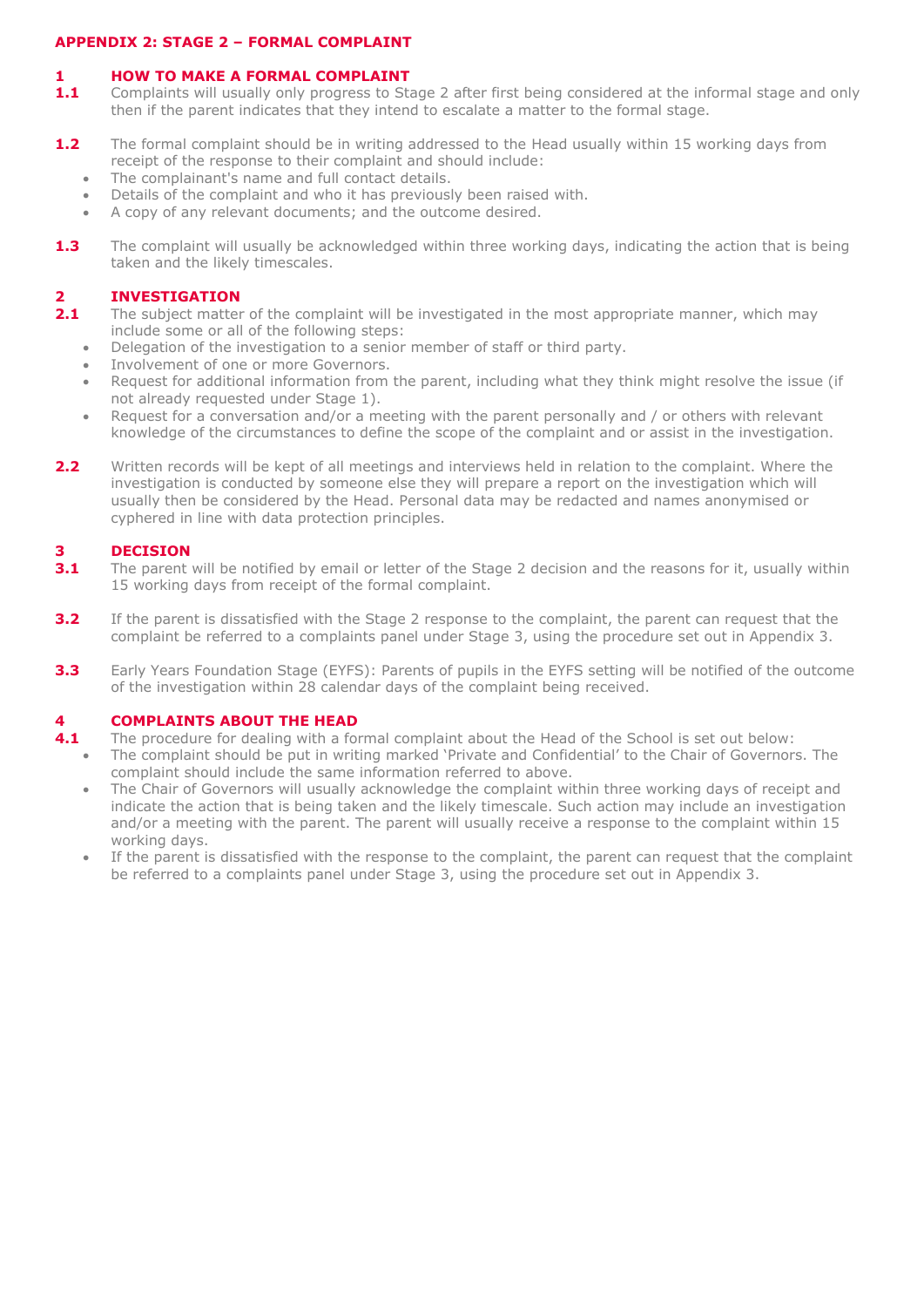## **APPENDIX 3: STAGE 3 – COMPLAINTS PANEL**

#### **1 COMPLAINTS PANEL HEARING**

- **1.1** If a parent is dissatisfied with the Stage 2 response to the complaint, they can request a Complaints Panel Hearing.
- **1.2** A Complaints Panel Hearing (Hearing) is a Hearing to review those elements of the decision made at Stage 2 about which the parent remains dissatisfied. The panel is not obliged to consider any new complaints at this stage.

## **2 <b>HOW TO REQUEST A HEARING**<br>**2.1** A request for a Hearing must be p

- **2.1** A request for a Hearing must be put in writing to the Chair of Governors and will usually only be considered if the procedure at Stage 2 has been completed.
- **2.2** The written request should usually be made within 7 working days from receipt of the Stage 2 decision and should include:
	- The complainant's name and full contact details.
	- Details of those aspects of the complaint about which the parent remains dissatisfied.
	- Copies of any relevant documents which the parent would like he panel to consider; and the outcome desired.
	- Whether the parent wishes to attend the hearing and if so, whether they propose to be accompanied.
- **2.3** If assistance with the request is required, for example because of a disability, please inform the Chair of Governors who will be happy to make appropriate arrangements.
- **2.4** The Chair of Governors will acknowledge the request for a Hearing in writing within three working days of receipt.
- **2.5** Every effort will be made to enable the Hearing to take place within 15 working days of receipt of the request.

## **3 PLANNING THE HEARING**

- **3.1** The Chair of Governors will send written notification to each party of the date, time and place of the Hearing at least ten working days before the date of the Hearing.
- **3.2** Copies of any documents (additional to those specified above in part 2) that the parent wishes the complaints panel to consider should be sent to the Chair of Governors to be received at least seven working days prior to the Hearing.
- **3.3** The Chair of Governors will circulate a copy of the bundle of documents to be considered by the complaints panel to all parties at least three working days prior to the Hearing.
- **3.4** The parent may be accompanied at the Hearing, for example by a relative or friend. The Hearing is an internal proceeding, not legal proceedings, and legal representation is unnecessary. The parent should inform the Chair to the Governors if they wish to be accompanied at the Hearing at least five working days prior to the Hearing.
- **3.5** The parent should note that the complaints panel will wish to speak to him/her directly. If they are accompanied by a legally qualified person, that person will not be permitted to act as an advocate or to address the Hearing unless invited to do so by the Chair of the complaints panel.
- **3.6** A person will be appointed to take a minute of the Hearing.

### **4 COMPOSITION OF THE COMPLAINTS PANEL**

- **4.1** The complaints panel will comprise at least three individuals who have no detailed prior knowledge of the circumstances of the complaint, including at least one panel member who is independent of the management and running of the School.
- **4.2** The parent may ask the Chair of Governors to inform them who has been appointed to sit on the complaints panel ahead of the Hearing. Fair consideration will be given to any reasonable objection to a particular member of the panel.
- **4.3** The Chair of the Governors or the panel members in agreement will usually appoint one of the panel members to be the Chair of the panel throughout the proceedings.

### **5 ROLE OF THE COMPLAINTS PANEL**

- **5.1** The role of the complaints panel is to establish the facts surrounding the complaints that remain in issue by considering:
	- The documents provided by both parties.
	- Any representations made by the parties.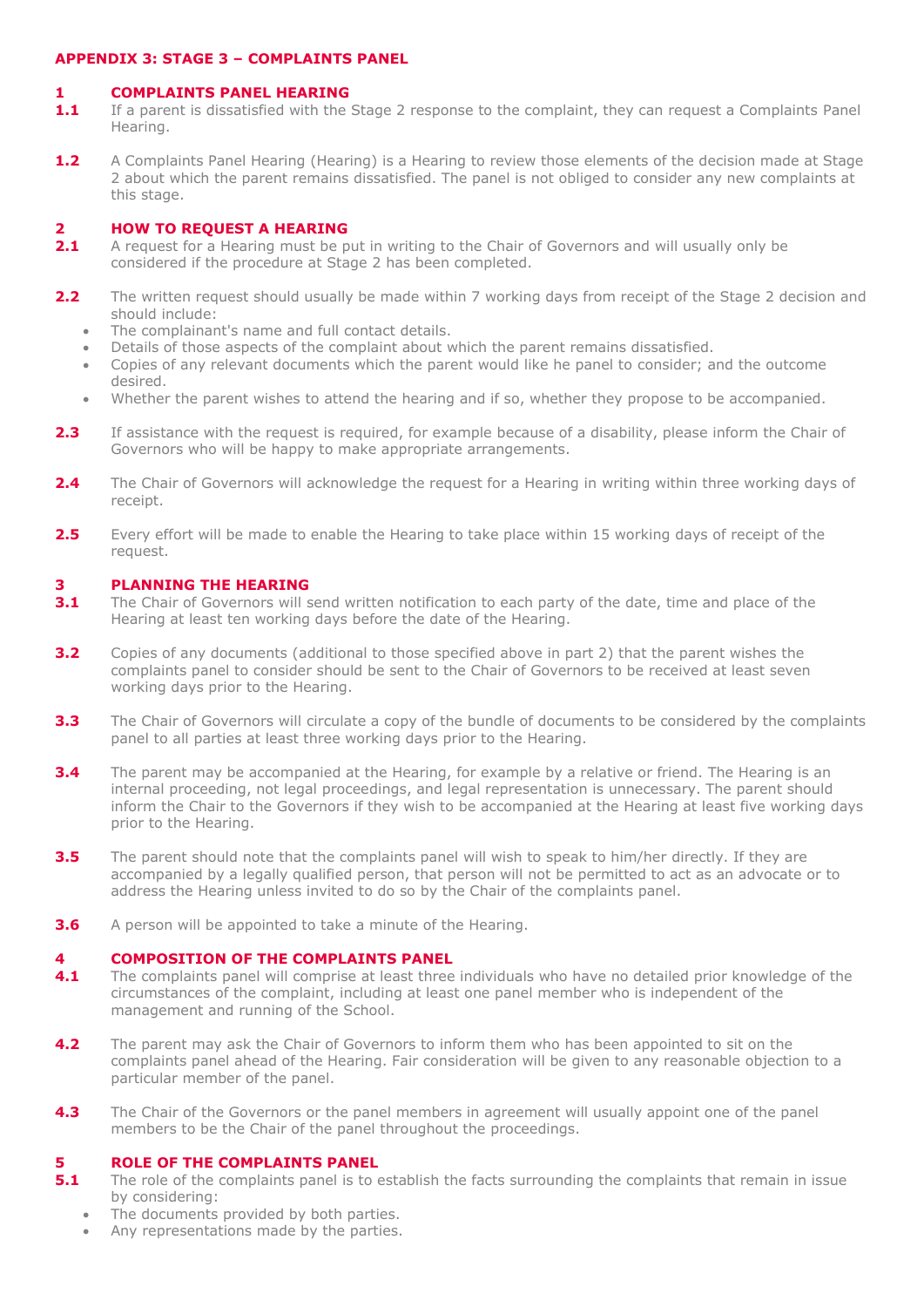To review the process and the decision reached at Stage 2, and to consider on the balance of probabilities, whether or not to uphold each complaint.

## **6 THE HEARING**

- **6.1** Unless prior to the commencement of the Hearing, a parent confirms that they are satisfied with the outcome of their complaint, the Hearing will proceed notwithstanding that the parent may decide not to attend. In these circumstances, the complaints panel will consider the parent's complaint in his/her absence and issue findings on the substance of the complaint.
- **6.2** The panel will usually hear representations from the Stage 2 decision-maker and the parent(s).
- **6.3** The Hearing is not a legal proceeding and the complaints panel shall be under no obligation to hear oral evidence from witnesses to the issues complained of, but may do so and / or may take written statements into account.
- **6.4** All statements made at the Hearing will be unsworn. The parties will be entitled to write their own notes for reference purposes.
- **6.5** All those present are expected to show courtesy, restraint and good manners. If they fail to do so and after due warning, the Hearing may be adjourned or terminated at the discretion of the Chair. Any person who is dissatisfied with any aspect of the way the Hearing is conducted must say so before the proceedings go any further and his/her comment will be minuted.
- **6.6** The Chair may, at his/her discretion, otherwise adjourn the Hearing if he/she considers it appropriate to do so. This may include an adjournment for welfare reasons, to enable additional information to be obtained and/or considered or for the parties to take legal advice on a specific issue arising.
- **6.7** When the Chair of the panel is satisfied that sufficient consideration has been given to the documentation provided and any representations made by the parties, he/she will conclude the Hearing.
- **6.8** A Hearing before the complaints panel is a private proceeding. No notes or other records or oral statements relating to the complaint or any matter discussed in or arising from the proceeding shall be published or otherwise made available directly or indirectly to the press, social media or other media.

## **7.1 THE DECISION**<br>**7.1** The complaints **r**

- **7.1** The complaints panel will make findings about each complaint on the balance of probabilities and may make recommendations.
- **7.2** It is not within the powers of the complaints panel to make any financial award, nor to impose sanctions on staff, pupils or parents, although the complaints panel may make recommendations about these issues.
- **7.3** The minutes of the complaints panel hearing, together with the complaints panel's findings and any recommendations will usually be provided in writing to the parents and, where relevant, the person complained about, within five working days of the Hearing.

### **8 NEXT STEPS**

- 8.1 The decision of the Panel is final. There will be no further opportunity within the School for consideration of the complaint. The completion of Stage 3 represents the conclusion of the School's complaints procedure.
- **8.2** The School will however ensure that the panel decision is recorded appropriately and that any recommendations made in the course of a complaint are properly considered and actioned as appropriate.
- 8.3 The complaints panel's findings and any recommendations including any actions taken to implement them will also be available for inspection on the School premises by the Head.